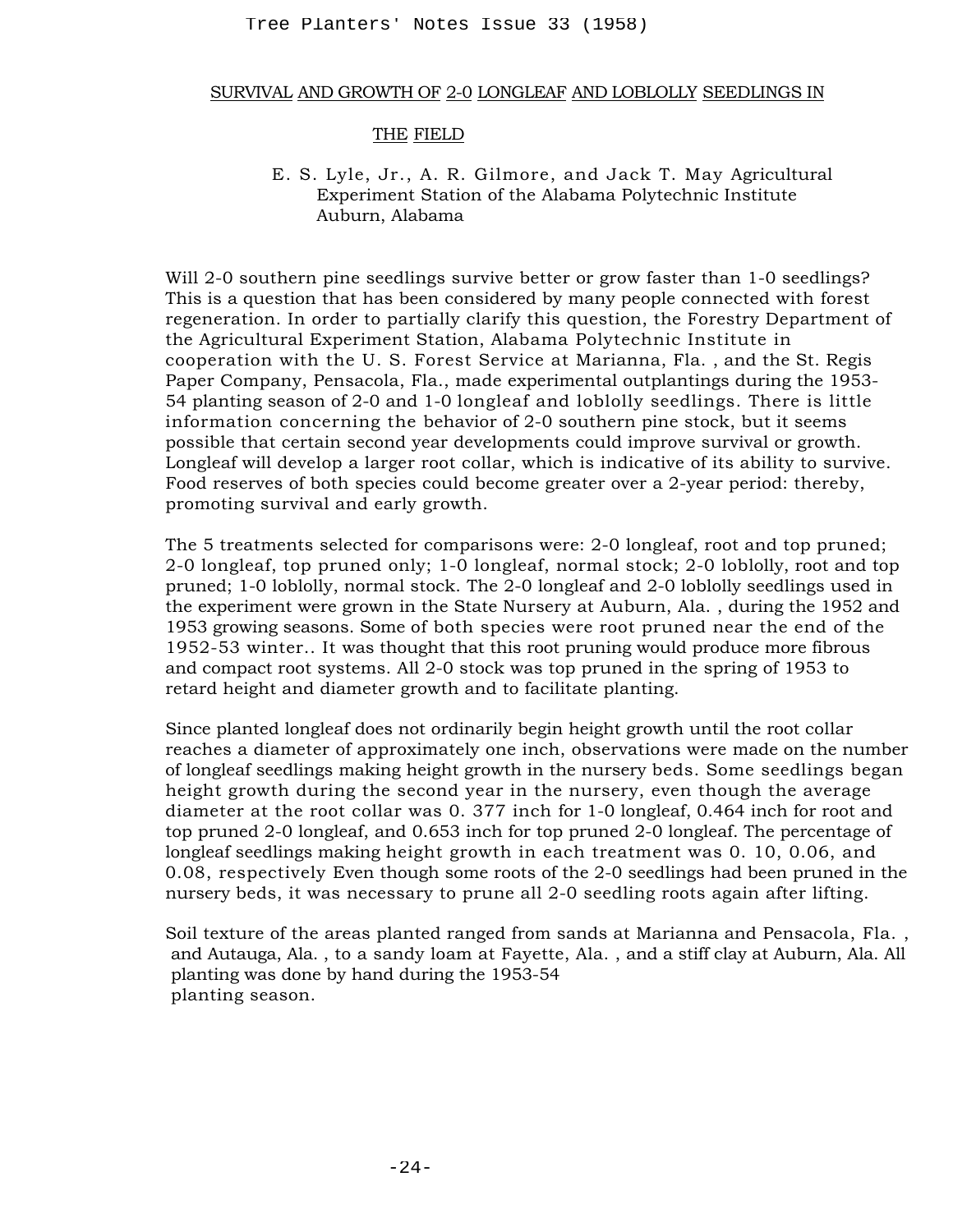The 5 treatments were arranged in a latin square design at each of the 5 sites. Each plot within the latin square was planted with 10 rows of 10 seedlings each at a spacing of 2 by 2 feet. Close spacings with no isolation strip were used because plans called for discontinuing the experiment before the seedlings began competing among themselves.

At all locations, height growth of each seedling and survival percentages for each plot were determined annually for the first three growing seasons. Growth and survival data were taken during August of 1957 for the Autauga and Auburn sites. Survival percentages alone were determined for the Pensacola site. Although the results cited in this paper are those obtained in August of 1957 from the Auburn, Autauga, and Pensacola plantings, the same results could be obtained from the 1956 measurements taken at Marianna, Fla. and Fayette, Ala.

Generally, all 2-0 stock gave poorer survival than 1-0 stock; however, there was little difference between the 2-0 and 1-0 loblolly. In the Autauga plantings, the survival of 2-0 loblolly stock was greater than the 1-0 loblolly by 3.8 percent (table 1). Only on the Auburn site was the survival difference for loblolly large. In no instance did 2-0 longleaf do as well as 1-0 longleaf. Height growth followed much the same pattern as survival for loblolly. Again, the height growth at Autauga was slightly greater for 2-0 loblolly than for 1-0 loblolly. In two instances the 2-0 longleaf showed greater height growth than 1-0 longleaf but neither of these was significantly greater. Another aspect of the experiment was to compare the three longleaf treatments in respect to their ability to~ stimulate early height growth. The results indicate that  $2$ -0 stock that has not been root pruned may give earlier height growth; but, again the differences are not significant. Tree Planters' Notes Issue 33 (1958)<br>
5 treatments were arranged in a latin square d<br>
within the latin square was planted with 10 ro<br>
within the latin square was planted with 10 rol in the latin<br>
and the discontinuing the

According to the above results, there is no basis for planting 2-0 longleaf and loblolly stock on a commercial scale. None of the 2-0 treated stock survived or grew better with any degree of consistency than the 1. 0 stock. Of even greater importance is the fact that not even in an isolated instance did 2-0 stock perform well enough to justify the additional expense. Of course, the results of this experiment are applicable only within the scope of the experiment; however, they are conclusive enough to indicate that the same results would be found within the greater part of the species range.